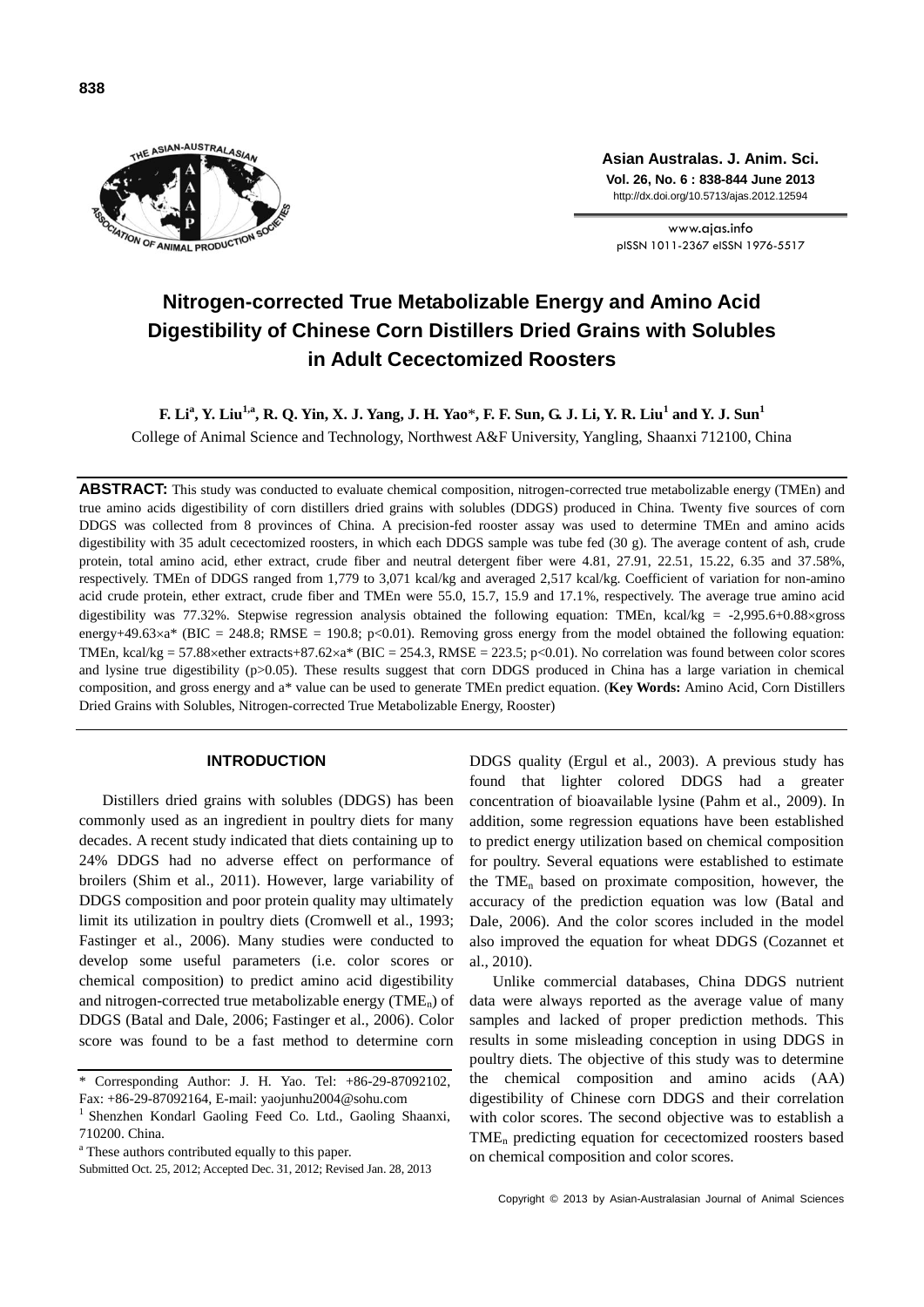## **MATERIAL AND METHODS**

#### **Samples, animals and experimental design**

All procedures used in this study were approved by the Animal Care Committee of Northwest A&F University.

Twenty five corn DDGS samples (1 to 2 kg per sample) were collected from 8 provinces of China. Samples were ground through a 1 mm screen and stored at  $-20^{\circ}$ C for further analysis. Thirty-five roosters were cecectomized according to the procedures described as Parsons (1985) at the age of 45 wk. After 1 month recovery, the roosters were randomly divided into 7 groups, 5 birds per group with similar body weight. Roosters were individually housed in stainless cages.

An experiment with 6 periods was used to determine  $TME_n$  and true digestible amino acid (TDAA) of DDGS. From periods 1 to period 3, seven DDGS samples were randomly assigned to each group with 5 replicates (1 bird per replicate). The other four samples were studied in period 4 with 5 replicates (1 bird per replicate) per group. In each period, birds were given 50 ml of 60% glucose solution after a 24 h fast. After a further 24 h, each bird was accurately tube fed 30 g of DDGS. All excreta were collected for the subsequent 48 h. Excreta samples were weighted, 10% HCl (1 ml/10 g excreta) added and stored at -20C. After sample collection, all birds were fed a conventional corn-soybean meal diet for approximately 10 to 14 d to recovery body condition and randomly assigned to each group based on similar body weight before next period. Another 2 periods were used to estimate individual bird endogenous AA and energy losses. All roosters were fasted for 24 h and then perfused with a glucose solution. The excreta were collected for 48 h as described.

#### **Samples analyses**

Color scores including degree of lightness  $(L^*)$ , redness  $(a^*)$ , and yellowness  $(b^*)$  for the DDGS samples were measured using a color-difference meter (WSC-S, Shanghaishenguang Co., Ltd., Shanghai, China). Samples were held tight and flat in the test container. Reported color scores were the mean of 5 measurements, with the sample being re-mixed and leveled between each determination. Low values for L\* indicated a dark color; whereas higher scores indicated a light color  $(0 = black; 100 = white)$ . Higher values of a\* and b\* indicated greater degrees of redness and yellowness, respectively.

All samples were analyzed for proximate composition DM, CP, ether extracts (EE), crude fiber (CF), ash and acid detergent fiber (ADF) by the method of AOAC (2006). Neutral detergent fiber (NDF) was determined according to Van Soest et al. (1991). Amino acid in DDGS samples and excreta were determined using an amino acid analyzer (Model 121MB, Beckman Coulter, Inc., Fullerton, CA, USA) with the method outlined by AOAC methods 994.12 (sulfur and regular). Gross energy (GE) was analyzed using an adiabatic oxygen bomb calorimeter (Model 6300, Parr Instruments, Moline, IL, USA). Reported values were expressed as the average of duplicate sample.

#### **Calculations**

True digestibility of AA (TDAA) using the following equation:

TDAA  $(\%) = ((AA intake + endogenous AA loss - excrete)$ AA)/AA intake) $\times$  100.

TME<sup>n</sup> was calculated according to the procedure outlined by Farhat et al. (1998).

$$
TME_n = (GI-GO)/FI + (FGL/FI)
$$
  
-
$$
(8.22 \times ANR/FI) - (8.22 \times FNL/FI);
$$

where GI is the gross energy intake (kcal), GO is gross energy output (kcal), FI is feed intake of the DDGS (30 g), FGL is the fasting gross energy loss (kcal) from the feed deprived birds, ANR is apparent nitrogen retention (g), and FNL is fasting N loss (g). The gross energy excreted was corrected to zero-N balance using a factor of 8.22 kcal/g. Non-amino acids CP (NAACP) was in DDGS samples were calculated by CP minus total AA.

## **Statistical analysis**

Coefficient of variation (CV) was calculated among all DDGS samples. Pearson's correlation analysis was performed to establish the relationship between chemical compositions and color score (using PROC Corr; SAS Institute Inc., Cary, NC, 2003). Significance was declared at p<0.05.

Outliers were determined when the values (ratio of TME<sub>n</sub> to GE) were more than 2 SD above or below the mean. Two samples were removed from the data set. The regression analysis was performed by the new database. Prediction equations of  $\text{TME}_{n}$  with individual proximate compositions and color scores were established by regression analysis with stepwise method (using PROC Reg of SAS). The best fit equations were defined by Root MSE, Mallows statistic  $C(p)$  and BIC. If the intercept was not significant  $(p>0.15)$  in the equation, it was removed from the model and the  $R^2$  was calculated using the NOINT option of SAS.

# **RESULTS**

#### **Nutrient composition and color score**

Nutrient composition and color scores of 25 DDGS samples are presented in Table 1. The GE ranged from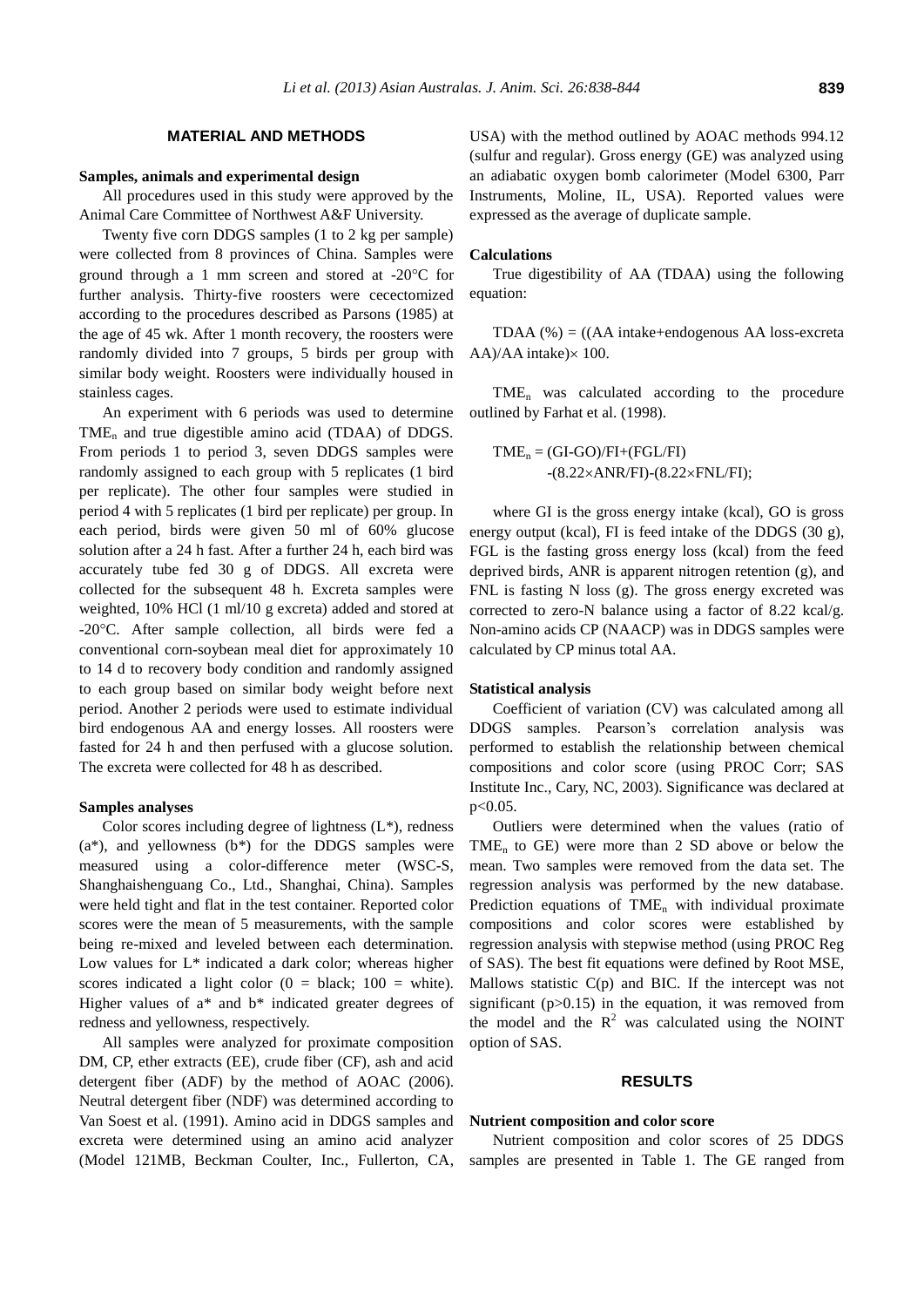| Items <sup>1</sup>         | Maximum | Minimum | Means+SD            | CV (%) |
|----------------------------|---------|---------|---------------------|--------|
| Gross energy (kcal/kg)     | 5.164.6 | 4.214.7 | $4.642.0 \pm 227.2$ | 4.9    |
| $\text{TME}_{n}$ (kcal/kg) | 2.781.7 | 1,171.7 | $2,143.8 \pm 366.0$ | 17.1   |

**Table 1.** Nutrient composition and color scores of corn distillers dried grains with solubles (as-fed bases, n = 25)

| Gross energy (kcal/kg)      | 5,164.6 | 4,214.7 | 4,642.0±227.2      | 4.9  |  |
|-----------------------------|---------|---------|--------------------|------|--|
| $\text{TME}_{n}$ (kcal/kg)  | 2,781.7 | 1,171.7 | $2,143.8\pm 366.0$ | 17.1 |  |
| Dry matter $(\%)$           | 91.11   | 84.18   | 87.44±1.92         | 2.2  |  |
| Ash (%)                     | 7.45    | 3.37    | $4.81 \pm 0.87$    | 18.1 |  |
| Crude protein (%)           | 34.44   | 23.96   | $27.91 \pm 2.70$   | 9.7  |  |
| Crude fiber (%)             | 10.04   | 5.12    | $6.35 \pm 1.01$    | 15.9 |  |
| Ether extract (%)           | 19.42   | 9.82    | $15.22 \pm 2.39$   | 15.7 |  |
| Neutral detergent fiber (%) | 48.71   | 27.04   | $37.58 \pm 3.65$   | 9.7  |  |
| Acid detergent fiber (%)    | 14.85   | 3.67    | $10.61 \pm 2.49$   | 23.5 |  |
| Nitrogen-free extract (%)   | 39.15   | 25.17   | $33.14 \pm 3.71$   | 11.2 |  |
| Total amino acid (%)        | 25.52   | 17.15   | $22.51 \pm 1.93$   | 8.6  |  |
| $NAACP$ (%)                 | 11.82   | 0.14    | $5.40 \pm 2.97$    | 55.0 |  |
| $L^*(Lightness)$            | 58.27   | 36.95   | 47.00±5.87         | 12.5 |  |
| a*(Redness)                 | 22.03   | 14.45   | 18.07±1.64         | 9.1  |  |
| b* (Yellowness)             | 44.22   | 26.22   | 36.27±4.82         | 13.3 |  |
|                             |         |         |                    |      |  |

 $1 NAACP = Non-amino acid crude protein, SD = Standard deviation, CV = Coefficient of variation.$ 

4,215 to 5,147 kcal/kg and average 4,642 kcal/kg. Data of TME<sub>n</sub> ranged from 1,172 to 2,782 kcal/kg and 17.1% of CV. Among all proximate compositions, ADF had the highest variation ( $CV = 23.5\%$ ), and DM had the lowest variation  $(CV = 2.2\%)$ . CV for the other nutrients ranged from 4.9% to 15.9%. EE content ranged from 9.80 to 19.40% and averaged 15.22%. Values of NAACP between 0.14 and 11.82% and 55.0% of CV. CV for  $L^*$ ,  $a^*$  and  $b^*$  were 12.5%, 9.1% and 13.3%, respectively.

Among all DDGS sources (Table 2), glutamic acid was the highest (3.69%), followed by leucine (2.26%), proline (1.74%) and alanine (1.71%), while cystine concentration was the lowest (0.32%). The highest TDAA was arginine (86.79%), followed by alanine (83.88%) and leucine (83.47%). True digestible methionine and lysine were 75.28% and 80.86%, respectively.

#### **Correlation between variables**

Pearson's correlation coefficients among nutrient composition and color scores (Table 3) demonstrated that TME<sub>n</sub> was positively correlated with GE and EE ( $p$ <0.05) and negatively correlated with CF ( $p<0.01$ ). GE was (p<0.05) positively correlated with EE and color scores. There were no significant  $(p>0.10)$  correlations of color

Table 2. Amino acid content and digestibility of different corn distillers dried grains with solubles sources (as feed bases, n = 25)

| Amino acids |         | Amino acid content (%) |                 | TDAA <sup>1</sup> (%) |         |                  |  |  |
|-------------|---------|------------------------|-----------------|-----------------------|---------|------------------|--|--|
|             | Maximum | Minimum                | Means±SD        | Maximum               | Minimum | Means±SD         |  |  |
| Asp         | 1.96    | 1.12                   | $1.57 \pm 0.18$ | 83.07                 | 54.72   | 72.43±7.40       |  |  |
| Thr         | 1.39    | 0.21                   | $0.87 \pm 0.09$ | 82.94                 | 48.48   | 68.78±9.04       |  |  |
| Ser         | 2.79    | 0.70                   | $1.15 \pm 0.36$ | 91.93                 | 67.90   | 79.13±5.74       |  |  |
| Glu         | 4.35    | 0.88                   | $3.69 \pm 0.69$ | 88.46                 | 64.30   | $80.92 \pm 8.09$ |  |  |
| Pro         | 2.38    | 0.58                   | $1.74 \pm 0.37$ | 91.20                 | 58.47   | 79.92±7.15       |  |  |
| Ala         | 3.58    | 0.44                   | $1.71 \pm 0.48$ | 92.73                 | 72.78   | 83.88±4.37       |  |  |
| Cys         | 0.44    | 0.14                   | $0.32 \pm 0.08$ | 94.33                 | 42.94   | 75.83±6.96       |  |  |
| Val         | 2.39    | 0.95                   | $1.46 \pm 0.44$ | 90.28                 | 63.38   | 78.96±6.92       |  |  |
| Met         | 0.52    | 0.21                   | $0.38 \pm 0.09$ | 95.61                 | 44.33   | 75.28±11.50      |  |  |
| <b>IIe</b>  | 1.03    | 0.50                   | $0.76 \pm 0.12$ | 83.55                 | 49.65   | 73.85±7.73       |  |  |
| Leu         | 2.79    | 1.51                   | $2.26 \pm 0.30$ | 89.07                 | 74.68   | $83.47 \pm 3.61$ |  |  |
| Tyr         | 1.01    | 0.46                   | $0.73 \pm 0.14$ | 89.23                 | 61.35   | $80.56 \pm 6.88$ |  |  |
| Phe         | 1.39    | 0.21                   | $1.03 \pm 0.31$ | 93.54                 | 45.13   | $80.99 \pm 9.62$ |  |  |
| Lys         | 0.97    | 0.50                   | $0.72 \pm 0.12$ | 74.70                 | 46.29   | $80.86 \pm 5.50$ |  |  |
| His         | 0.82    | 0.50                   | $0.71 \pm 0.07$ | 87.67                 | 66.70   | 79.76±5.68       |  |  |
| Arg         | 1.51    | 0.75                   | $1.00 \pm 0.16$ | 95.50                 | 75.66   | 86.79±4.93       |  |  |

 $1 \text{TDAA} = \text{True}$  digestible amino acid, SD = Standard deviation.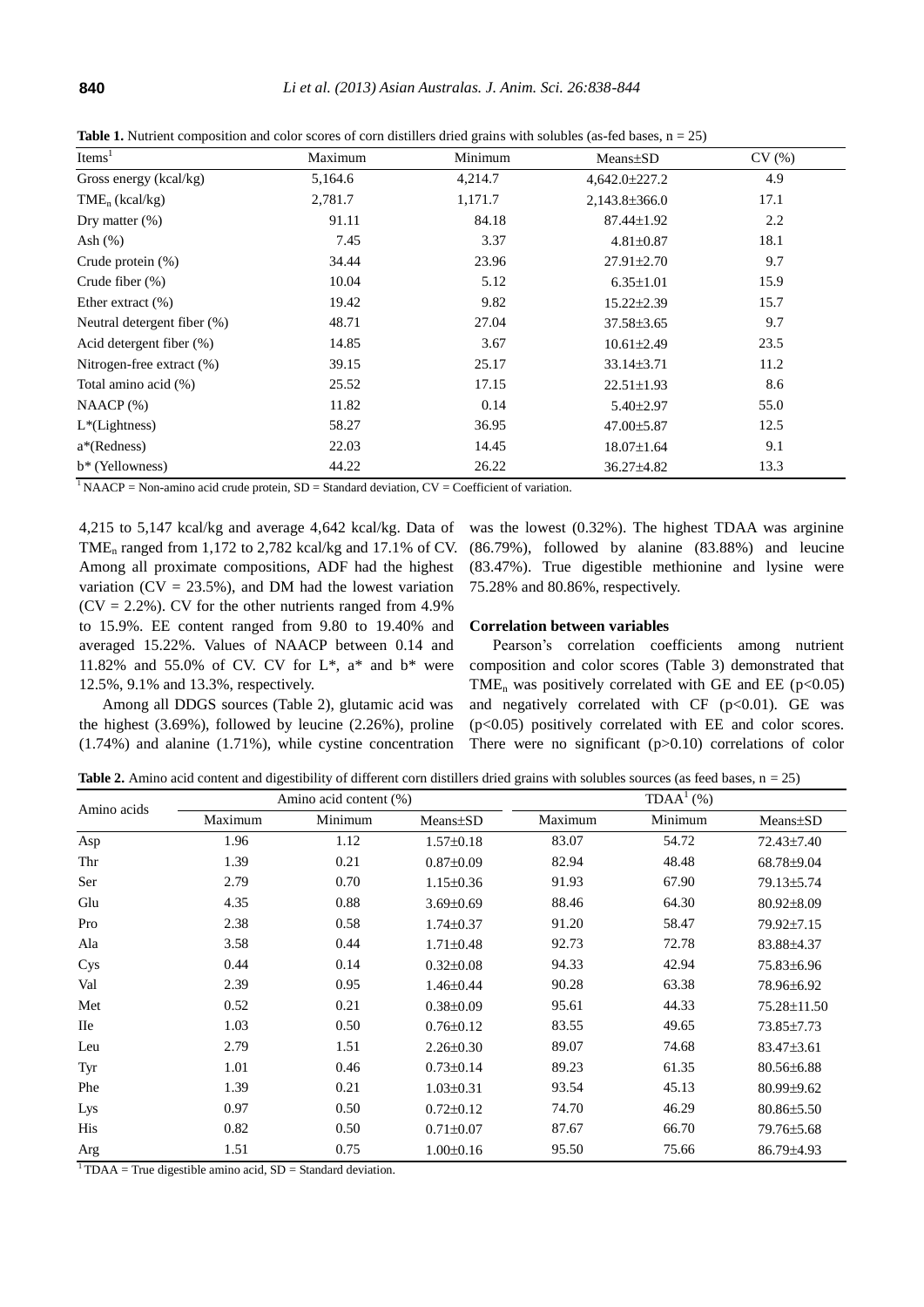| $\overline{\phantom{a}}$ |          |          |         |           |           |          |            |         |                          |          |          |       |
|--------------------------|----------|----------|---------|-----------|-----------|----------|------------|---------|--------------------------|----------|----------|-------|
| Items <sup>1</sup>       | $TME_n$  | GE       | Ash     | CP        | <b>CF</b> | EE       | <b>NDF</b> | ADF     | <b>NFE</b>               | $L^*$    | $a^*$    | $b^*$ |
| $\text{TME}_{n}$         | 1.00     |          |         |           |           |          |            |         |                          |          |          |       |
| GE                       | $0.46**$ | 1.00     |         |           |           |          |            |         |                          |          |          |       |
| Ash                      | 0.07     | $-0.22$  | 1.00    |           |           |          |            |         |                          |          |          |       |
| CP                       | $-0.29$  | 0.12     | 0.09    | 1.00      |           |          |            |         |                          |          |          |       |
| CF                       | $-0.35$  | $-0.44*$ | 0.07    | 0.09      | 1.00      |          |            |         |                          |          |          |       |
| EE                       | $0.40*$  | $0.67*$  | $-0.14$ | $-0.15$   | $-0.23$   | 1.00     |            |         |                          |          |          |       |
| <b>NDF</b>               | $-0.22$  | $-0.14$  | 0.20    | 0.28      | $0.52**$  | $-0.06$  | 1.00       |         | $\overline{\phantom{a}}$ |          |          |       |
| ADF                      | $-0.13$  | $-0.36$  | $-0.04$ | $-0.27$   | $0.53**$  | $-0.31$  | 0.13       | 1.00    |                          |          |          |       |
| <b>NFE</b>               | 0.06     | $-0.34$  | $-0.25$ | $-0.75**$ | $-0.23$   | $-0.42*$ | $-0.39$    | 0.27    | 1.00                     |          |          |       |
| $L^*$                    | 0.20     | $0.45*$  | 0.11    | 0.07      | 0.05      | 0.29     | 0.07       | 0.10    | $-0.29$                  | 1.00     |          |       |
| $a^*$                    | 0.23     | $0.52**$ | $-0.07$ | 0.25      | $-0.26$   | 0.23     | $-0.25$    | 0.01    | $-0.25$                  | $0.59**$ | 1.00     |       |
| $b^*$                    | 0.36     | $0.72**$ | $-0.08$ | 0.10      | $-0.29$   | $0.49*$  | $-0.14$    | $-0.07$ | $-0.29$                  | $0.84**$ | $0.80**$ | 1.00  |

Table 3. Correlation matrix of TME<sub>n</sub> with nutrient composition and color scores of corn distillers dried grains with solubles (DM basis,  $n = 25$ 

 $GE =$  Gross energy,  $CP =$  Crude protein,  $CF =$  Crude fiber,  $EE =$  Ether extract, NDF = Neutral detergent fiber,

ADF = Acid detergent fiber, NFE = Nitrogen-free extract.

\* p<0.05; \*\* p<0.01.

scores with ash, CP, CF, NDF, ADF and NFE. Ether extract was positively correlated with  $b^*$  value ( $p<0.05$ ) and negatively (p<0.05) correlated with NFE.

Correlation relationship of crude protein and amino acid digestibility parameters with color scores are presented in Table 4. NAACP was positively correlated with CP and negatively correlated with TAA ( $p<0.05$ ).

# (equation 3; RMSE = 259.5), followed by EE and  $a^*$ . When  $a^*$  was included in the model,  $b^*$  was discarded (p = 0.69). In this condition, the best fit model was:  $\text{TME}_{n}$ , kcal/kg =  $57.88 \times EE + 87.62 \times a^*$  (BIC = 254.3, RMSE = 223.5) at DM bases.

### **DISCUSSION**

# **Prediction equations**

Stepwise selection method was used to estimate the GE, chemical composition and color score that contributed to the predictors of  $\text{TME}_{n}$  of 23 DDGS samples (Table 5). GE was the first independent variable included in the model in equation 1 ( $R^2 = 0.65$ ; BIC = 249.3; RMSE = 199.3). The model was improved with the addition a\* in equation 2 with a  $R^2$  of 0.69. And the best fit equation was: TME<sub>n</sub>, kcal/kg =  $-2,995.6+0.88 \times \text{GE} + 49.63 \times \text{A}^*$  (R<sup>2</sup> = 0.69; BIC = 248.8; RMSE = 190.8) at DM bases. After removing GE from the model, the best single factor to predict  $\text{TME}_n$  was b\* value

In general, excepting DM and GE, nutrient composition in the 25 sources of DDGS produced in China had considerable differences in the reported data. The average concentration of DM, CP, CF and ADF of DDGS in the present study are in agreement with the published values (Batal and Dale, 2006; Pedersen et al., 2007; Waldroup et al., 2007), while content of ash and NDF are higher than the results reported by Pedersen (2007), but similar with the results of Stein et al. (2006) ( $n = 10$ , NDF = 40.1%). Values of EE are higher than the values (9.00, 9.69 and 9.88%, respectively) reported by NRC (1994), Spiehs et al. (2002)

Table 4. Correlation matrix of CP with related parameters and color scores of corn distillers dried grains with solubles (DM basis, n =  $25$ 

| $\omega$          |          |            |              |             |             |           |         |
|-------------------|----------|------------|--------------|-------------|-------------|-----------|---------|
| Item <sup>1</sup> | CP       | <b>TAA</b> | <b>NAACP</b> | <b>TDCP</b> | <b>TDAA</b> | TD lysine | Lysine  |
| CP                | 1.00     |            |              |             |             |           |         |
| <b>TAA</b>        | 0.21     | 1.00       |              |             |             |           |         |
| <b>NAACP</b>      | $0.78**$ | $-0.46*$   | 1.00         |             |             |           |         |
| <b>TDCP</b>       | $-0.06$  | $-0.02$    | $-0.04$      | 1.00        |             |           |         |
| <b>TDAA</b>       | $-0.28$  | $-0.10$    | $-0.19$      | $-0.08$     | 1.00        |           |         |
| TD lysine         | $-0.28$  | $-0.05$    | $-0.22$      | 0.29        | $0.42**$    | 1.00      |         |
| Lysine            | 0.08     | 0.08       | 0.02         | $0.42**$    | $-0.31$     | 0.39      | 1.00    |
| $L^*$             | 0.09     | 0.11       | 0.01         | $-0.18$     | $-0.03$     | $-0.21$   | 0.09    |
| $a^*$             | 0.21     | 0.03       | 0.17         | $-0.37$     | $-0.03$     | $-0.26$   | $-0.22$ |
| $h^*$             | 0.10     | 0.01       | 0.09         | $-0.19$     | $-0.06$     | $-0.33$   | $-0.09$ |

 $1$ TAA = Total amino acid, NAACP = Non-amino acid crude protein, TDCP = True digestible crude protein, TDAA = True digestible amino acid. \* p<0.05; \*\* p<0.01.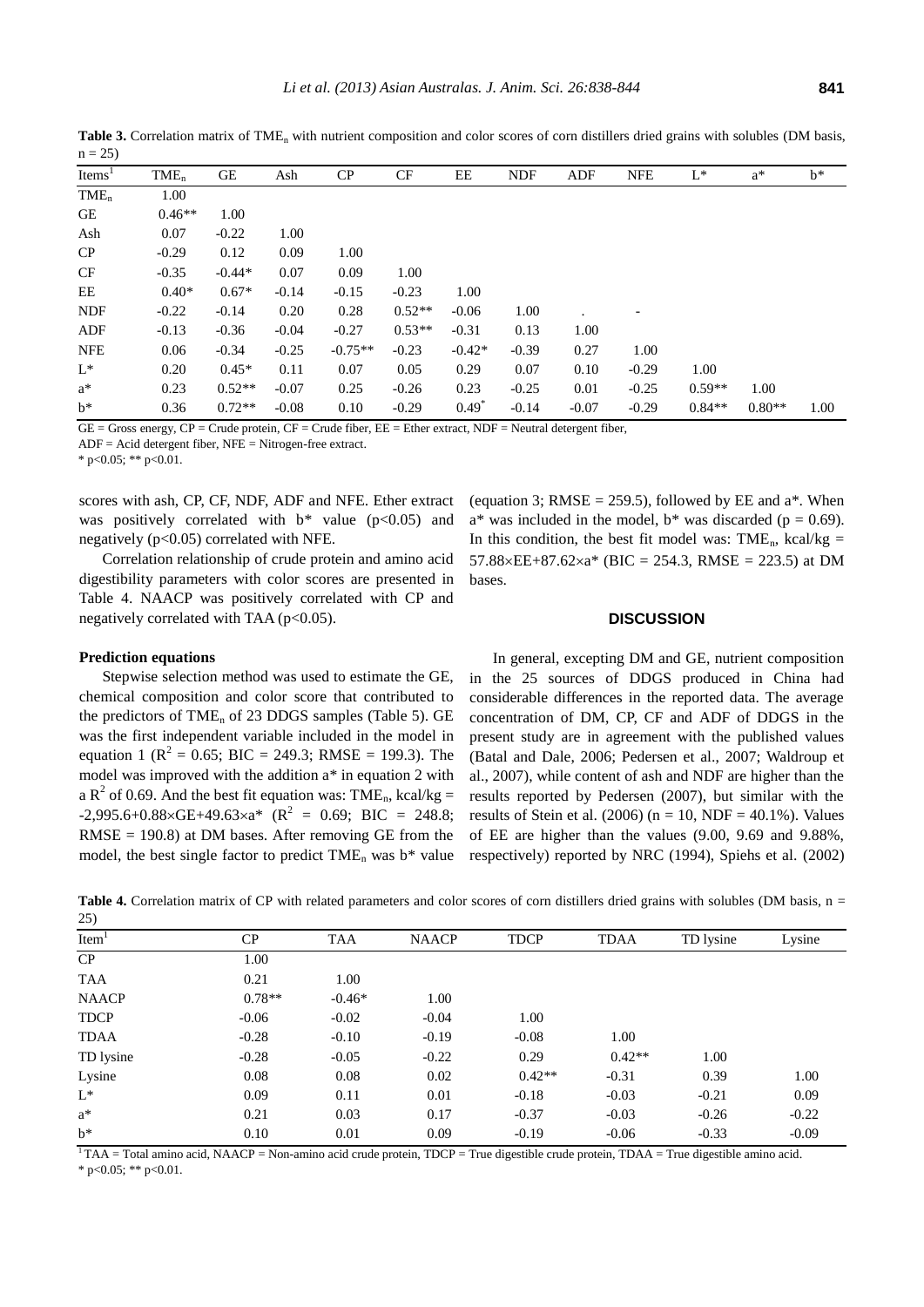| <b>Table 5.</b> Stepwise regression with all variables or gross energy removed from the model (DM basis, $n = 23$ ) |  |  |
|---------------------------------------------------------------------------------------------------------------------|--|--|
|---------------------------------------------------------------------------------------------------------------------|--|--|

| $\text{TME}_{n}$ equation <sup>1</sup> |              | Regression coefficient   |                          |                          |                              |                          | Statistical parameter <sup>2</sup> |                          |                            |                          |  |
|----------------------------------------|--------------|--------------------------|--------------------------|--------------------------|------------------------------|--------------------------|------------------------------------|--------------------------|----------------------------|--------------------------|--|
|                                        | Intercept    | <b>GE</b>                | EE                       | $a^*$                    | $h^*$                        | <b>RMSE</b>              | R-square                           | <b>BIC</b>               | $C(p)$ ,<br><b>Mallows</b> | p-value                  |  |
| Equation 1                             | $-2,911.3$   | 1.04                     | $\overline{a}$           |                          | ۰                            | 199.3                    | 0.65                               | 249.3                    | ۰                          | $**$                     |  |
| p-value                                | $***$        | **                       | $\overline{\phantom{0}}$ |                          |                              | $\overline{\phantom{0}}$ | $\overline{\phantom{0}}$           | $\overline{\phantom{0}}$ |                            | $\overline{\phantom{a}}$ |  |
| Equation 2                             | $-2,995.6$   | 0.88                     | $\overline{\phantom{a}}$ | 49.63                    | $\overline{\phantom{0}}$     | 190.8                    | 0.69                               | 248.8                    | $-2.87$                    | $***$                    |  |
| p-value                                | $**$         | **                       |                          | $**$                     | ۰                            | $\overline{\phantom{a}}$ |                                    | $\overline{\phantom{0}}$ |                            | $\overline{\phantom{a}}$ |  |
| Equation 3                             | 992.6        | $\overline{\phantom{0}}$ | $\overline{\phantom{0}}$ | $\overline{\phantom{a}}$ | 43.89                        | 259.5                    | 0.40                               | 260.2                    |                            | $**$                     |  |
| p-value                                | *            | $\overline{\phantom{a}}$ | $\overline{\phantom{0}}$ | $\overline{\phantom{0}}$ | $***$                        | ۰                        | $\overline{\phantom{0}}$           | ۰                        |                            | $\overline{\phantom{a}}$ |  |
| Equation 4                             | <b>NOINT</b> | $\overline{\phantom{a}}$ | 59.37                    | $\overline{\phantom{a}}$ | 42.64                        | 245.2                    | 0.99                               | 257.4                    |                            | $**$                     |  |
| p-value                                | <b>NOINT</b> | $\overline{\phantom{a}}$ | $***$                    | $\overline{\phantom{0}}$ | $**$                         | $\overline{\phantom{a}}$ | $\overline{\phantom{0}}$           | $\overline{\phantom{a}}$ |                            | $\overline{\phantom{a}}$ |  |
| Equation 5                             | <b>NOINT</b> | $\overline{\phantom{a}}$ | 57.88                    | 87.62                    | $\qquad \qquad \blacksquare$ | 223.5                    | 0.99                               | 254.3                    | $-4.43$                    | $**$                     |  |
| p-value                                | <b>NOINT</b> | ۰                        | $***$                    | $**$                     | $\overline{\phantom{0}}$     | $\overline{\phantom{a}}$ | $\overline{\phantom{0}}$           | $\overline{\phantom{0}}$ |                            | $\overline{\phantom{a}}$ |  |

<sup>1</sup> Equation 1 and 2 include all variables in the model; equation 3, 4 and 5 removed the gross energy from the model.

 $2RMSE = Root$  mean square error; R-square is the coefficient of determination and an adjusted R-square was calculated using the Noint option when the intercept was excluded from the model,  $p > 0.15$ . BIC = Sawa's Bayesian Information Criteria; and C(p) is the Mallows statistic.

\* p<0.05; \*\* p<0.01.

and Fiene et al. (2006), respectively, but similar to the results reported by Parsons et al. (2006) and Pahm et al. (2009). Many factors contribute to the large variability in chemical composition of DDGS, which include ethanol sources, fermentation technology (Cromwell et al., 1993), ratio of distillers grains to distillers solubles, drying temperatures and drying time (Noll et al., 2006). In the present study, DDGS samples were collected from 8 provinces of China, including northeast, northwest and central plains regions. Thus, corn varieties, climate and soil conditions in these areas may be a source of the differences.

The regression equation based on the whole data ( $n =$ 25) cannot predict TME<sub>n</sub> precisely ( $\mathbb{R}^2 = 0.34$ ; RMSE = 361.9, data not shown), so the outliers were removed from the data set for further analysis. Because of the high correlation between GE and  $\text{TME}_n$  and the ratio of  $\text{TME}_n$  to GE being relatively stable, the outliers were removed when the ratio (TME<sub>n</sub> to GE) was below or above 2 SD of the average value. Unlike the previous report, no proximate composition parameters were included in the model when gross energy and a\* were in the equation. Rochell et al. (2011) reported that nutrients including NDF, GE and CP can be used to generate  $AME<sub>n</sub>$  prediction equations for corn co-products  $(R^2 = 0.87)$ , but they did not observe a correlation between  $\text{AME}_{n}$  and GE (r = 0.214, p = 0.44). Gross energy was strongly correlated with  $\text{TME}_n$  in the present study.

Gross energy usually cannot be determined by the feed industry in China; therefore, the present study wanted to develop a more practical model for commercial application with proximate composition and color scores. Fat and a\* were in the final equation without an intercept. Similar to the results in this study, Batal and Dale (2006) found the best single predictor of  $\text{TME}_{n}$  was EE and followed by CF, CP and ash, but these equations may only be used as a general guide ( $R^2 = 0.45$ ). In contrast to the results of the current study, Cozannet et al.  $(2011)$  predicted AME<sub>n</sub> of wheat DDGS with  $L^*$  ( $R^2 = 0.77$ ) instead of a<sup>\*</sup>, while this study did not determined a\* or b\* values.

Results of TME<sub>n</sub> showed considerable variation among samples ( $CV = 17.1\%$ ,  $n = 25$ ) and the range spaned 1,610 kcal/kg. Small variation in  $\text{TME}_{n}$  values of DDGS, however, was reported by Parsons et al. (2006), who determined 20 DDGS on samples from feed mills in Minnesota with a CV of 3.6%; another study (Batal and Dale, 2006) determined 17 DDGS samples from 6 different plants in the Midwestern United States with the  $\text{TME}_n$  ranging from 2,490 to 3,190 kcal/kg (86% DM basis) and a CV of 6.4%. Although DDGS samples were high in fat, lower  $\text{TME}_n$ (Average  $= 2,144$  kcal/kg, 46% of GE) was observed in the present study compared to the values in the United States in which  $\text{TME}_{n}$  takes nearly 60% of GE (Fastinger et al., 2006; Kim et al., 2010). One possibility of low  $\text{TME}_n$  is that DDGS in the present study were high in NDF, which cannot be digested by poultry (except turkey), and a high fiber diet enhanced intestinal movement that reduced feed retention time and feed digestibility. It is well known that most starch and sugar in DDGS were fermented to ethanol, and less than 7.0% starch is in the DDGS (Belyea et al., 2004; Stein et al., 2006). NFE is considered as a measure of the digestible carbohydrates (Leeson and Summers, 2009), thus another possible contributor to a low  $\text{TME}_{n}$  could be the low concentration of NFE in DDGS samples.

In contrast to previous reports, no correlation was found between color scores and TDAA or true digestible lysine. Previous studies demonstrated that sources of DDGS with a lighter and more yellow color tend to have greater TDAA and true digestible lysine (Batal and Dale, 2006; Babcock et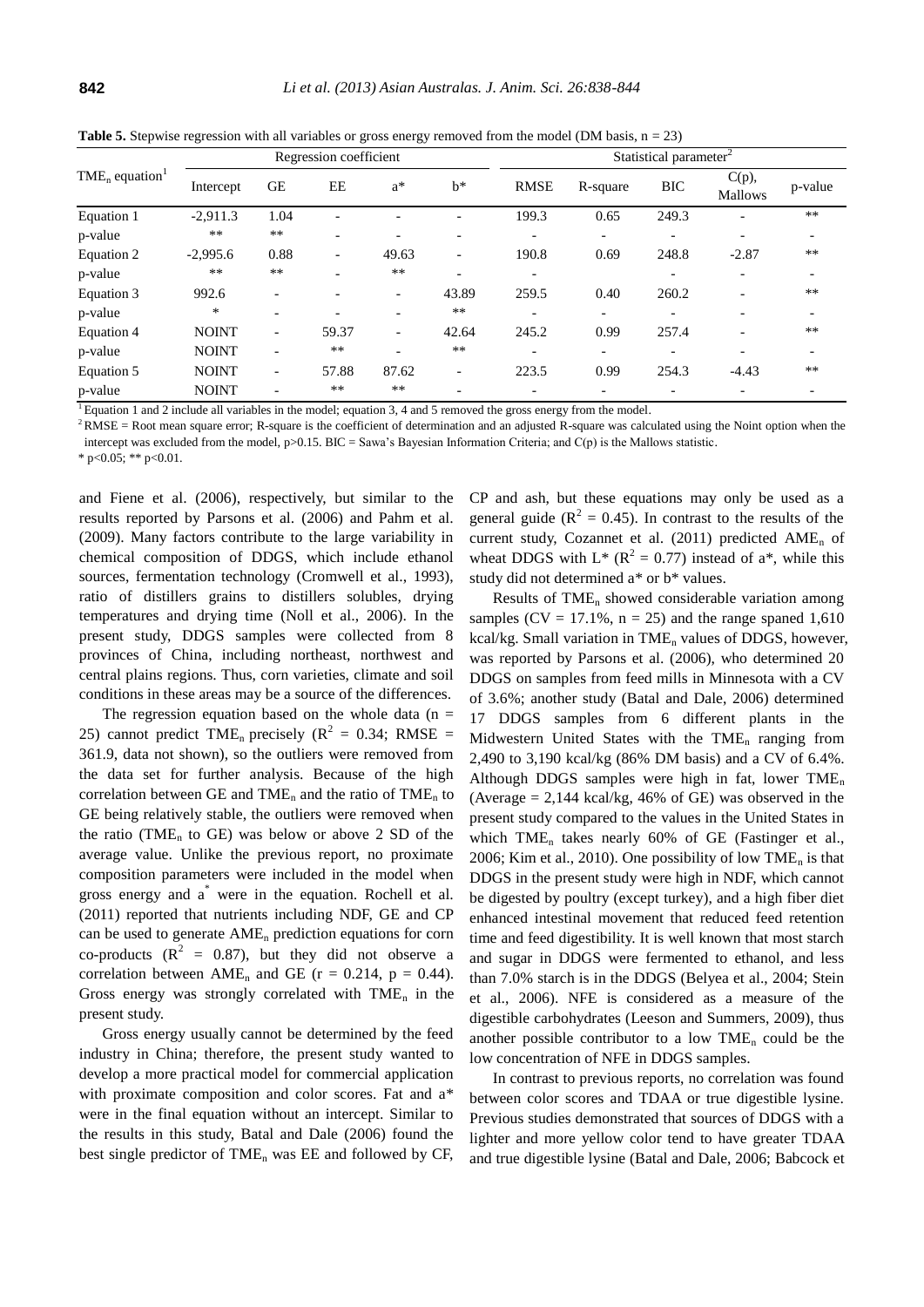al., 2008; Pahm et al., 2009). Colors of DDGS are changed by the drying process (drying temperature and time), in part, this represents the degree of the Maillard-reaction, and this reaction decreased AA digestibility of DDGS. However, factors more than heat processing also affect the products color, darker and less yellow color was produced by increasing the soluble fraction into DDGS (Noll et al., 2005; Noll et al., 2007), but this change has no substantial effect on digestibility of AA. This suggests that color scores are not good indicator of AA digestibility for the present DDGS samples.

In addition, no correlation was found between CP and TAA in this study, and NAACP had a large variation between samples  $(CV = 55.01\%)$ . These results indicated that CP or color scores could not represent amino acid nutritional characteristics of DDGS.

In summary, the present results indicate that corn DDGS in China have a variable chemical composition and TMEn. In addition, gross energy is the best single indicator of TMEn. Finally, in this study, color score cannot predict TDAA or TD lysine of DDGS.

## **ACKNOWLEDGEMENTS**

The work was supported by the Science & Technological Project of Shaanxi Province, China (2011KTDZ02-01-01, 2011KTCQ02-02), the National Key Technologies R&D Program of China (2011BAD26B03) and the R&D Fund of Shenzhen Kondarl Gaoling Feed Co. Ltd., Shaanxi, China.

#### **REFERENCES**

- AOAC International. 2006. Official methods of analysis of AOAC International. 18th ed. AOAC Int., Gaithersburg, MD, USA.
- Babcock, B. A., D. J. Hayes and J. D. Lawrence. 2008. Using distillers grains in the U.S. and international livestock and poultry industries. Midwest Agribusiness Trade Research and Information Center, Iowa State University, Ames, IA, USA.
- Batal, A. B. and N. M. Dale. 2006. True metabolizable energy and amino acid digestibility of distillers dried grains with solubles. J. Appl. Poult. Res. 15:89-93.
- Belyea, R. L., K. D. Rausch and M. E. Tumbleson. 2004. Composition of corn and distillers dried grains with solubles from dry grind ethanol processing. Bioresour. Technol. 94:293- 298.
- Cozannet, P., M. Lessire, C. Gady, J. P. Métayer, Y. Primot, F. Skiba and J. Noblet. 2010. Energy value of wheat dried distillers grains with solubles in roosters, broilers, layers, and turkeys. Poult. Sci. 89:2230-2241.
- Cromwell, G. L., K. L. Herkelman and T. S. Stahly. 1993. Physical, chemical, and nutritional characteristics of distillers dried grains with solubles for chicks and pigs. J. Anim. Sci. 71:679- 686.
- Ergul, T., C. M. Amezcua, C. Parsons, B. Walters, J. Brannon and S. Noll. 2003. Amino acid digestibility in corn distillers dried grains with solubles. Poult. Sci. 82(Suppl.1):70. (Abstr.)
- Farhat, A., L. Normand, E. R. Chavez and S. P. Touchburn. 1998. Nutrient digestibility in food waste ingredients for Pekin and Muscovy ducks. Poult. Sci. 77:1371-1376.
- Fastinger, N. D., J. D. Latshaw and D. C. Mahan. 2006. Amino acid availability and true metabolizable energy content of corn distillers dried grains with solubles in adult cecectomized roosters. Poult. Sci. 85:1212-1216.
- Fiene, S. P., T. W. York and C. Shasteen. 2006. Correlation of DDGS IDEATM digestibility assay for poultry with cockerel true amino acid digestibility. Proc. 4th Mid-Atlantic Nutr. Conf., Univ. Maryland, College Park. pp. 82-89.
- Kim, E. J., C. M. Parsons, R. Srinivasan and V. Singh. 2010. Nutritional composition, nitrogen-corrected true metabolizable energy, and amino acid digestibilities of new corn distillers dried grains with solubles produced by new fractionation processes. Poult. Sci. 89:44-51.
- Leeson, S. and J. D. Summers. 2009. Commercial poultry nutrition. 3rd ed. Nottingham University Press, Thrumpton, Nottingham.
- National Research Council. 1994. Nutrient Requirements of Poultry. 9th rev, ed. Nalt. Acad. Press, Washington, DC, USA.
- Noll, S. L., J. Brannon and C. M. Parsons. 2007. Nutritional value of corn distiller dried grains with solubles (DDGs): Influence of solubles addition. Poult. Sci. 86(Suppl 1):68(Abstr.).
- Noll, S. L., C. M. Parsons and B. Walters. 2006. What's new since September 2005 in feeding distillers co-products to poultry. Proc. Proceedings from the 67th Minnesota Nutrition Conference, University of Minnesota. pp. 149-154.
- Pahm, A. A., C. S. Scherer, J. E. Pettigrew, D. H. Baker, C. M. Parsons and H. H. Stein. 2009. Standardized amino acid digestibility in cecectomized roosters and lysine bioavailability in chicks fed distillers dried grains with solubles. Poult. Sci. 88:571-578.
- Parsons, C. M. 1985. Influence of caecectomy on digestibility of amino acids by roosters fed distillers' dried grains with solubles. J. Agric. Sci. 104:469-472.
- Parsons, C. M., C. Martinez, V. Singh, S. Radhadkrishman and S. Noll. 2006. Nutritional value of conventional and modified DDGS for poultry. Proc. Multi-State Poultry Nutrition and Feeding Conference.
- Pedersen, C., M. G. Boersma and H. H. Stein. 2007. Digestibility of energy and phosphorus in ten samples of distillers dried grains with solubles fed to growing pigs. J. Anim. Sci. 85:1168-1176.
- Rochell, S. M., B. J. Kerr and W. A. Dozier. 2011. Energy determination of corn co-products fed to broiler chicks from 15 to 24 days of age, and use of composition analysis to predict nitrogen-corrected apparent metabolizable energy. Poult. Sci. 90:1999-2007.
- SAS Institute. 2003. Statistical Analysis Guide: Statistics. Ver. 8.1 ed. SAS Inst. Inc., Cary, NC, USA.
- Shim, M. Y., G. M. Pesti, R. I. Bakalli, P. B. Tillman and R. L. Payne. 2011. Evaluation of corn distillers dried grains with solubles as an alternative ingredient for broilers. Poult. Sci. 90:369-376.
- Spiehs, M. J., M. H. Whitney and G. C. Shurson. 2002. Nutrient